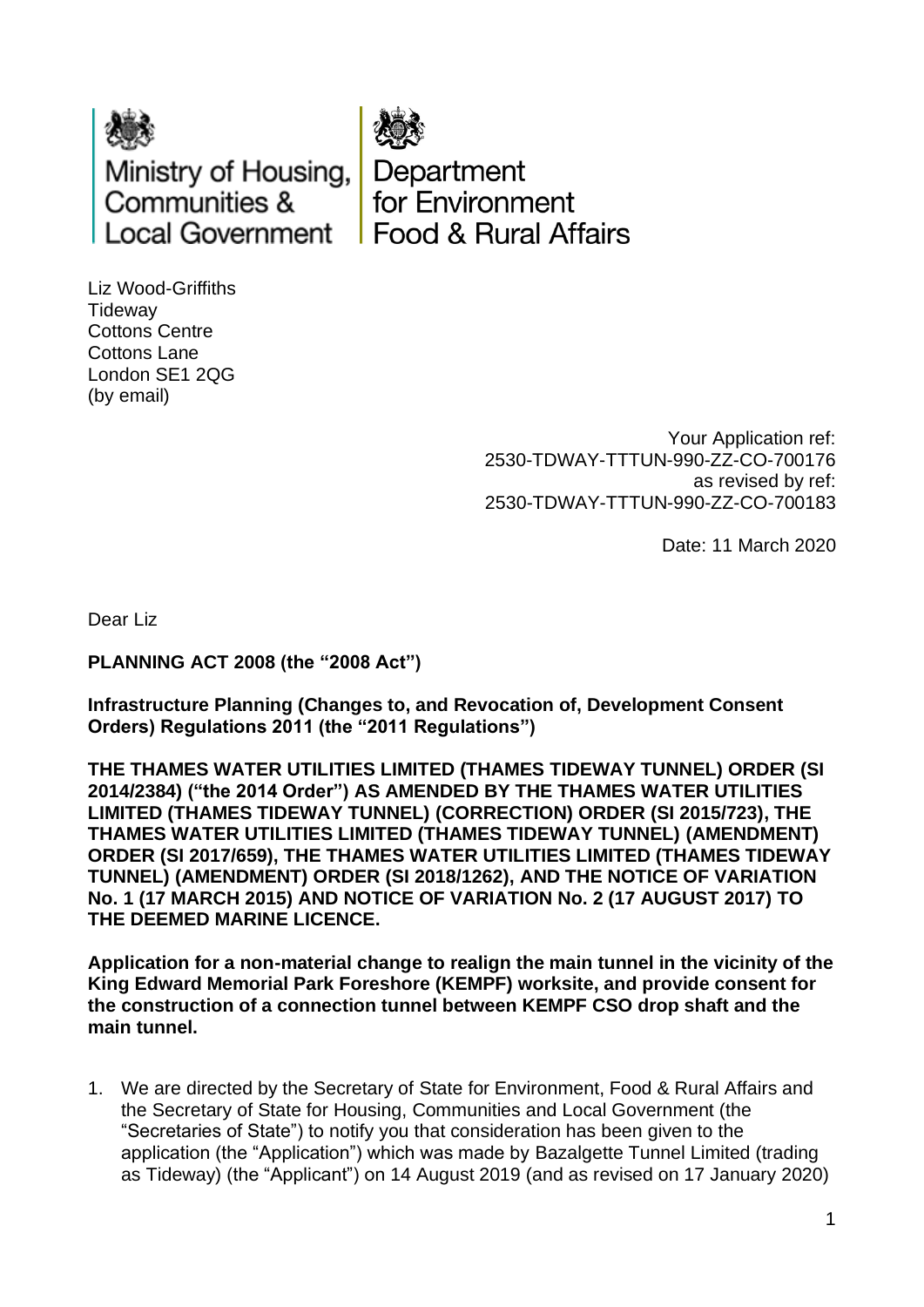for a change which is not material to the 2014 Order under paragraph 2 of Schedule 6 to the 2008 Act.

- 2. Under the 2008 Act changes to a development consent order may be material or nonmaterial. The process for considering material changes is different to the process for considering non-material changes. In summary, material changes require greater prior publicity and consultation and consideration following submission. In contrast, nonmaterial changes are subject to a simplified and expedited process. Tideway has applied on the basis that the change requested is non-material.
- 3. The original application for development consent under the 2008 Act was submitted to the Planning Inspectorate by Thames Water Utilities Limited on 28 February 2013 and was granted consent on 12 September 2014. Consent was granted for the construction and operation of a wastewater transfer and storage tunnel, known as the Thames Tideway Tunnel, a number of connection tunnels and other associated development and ancillary works at 24 sites in London along the route of the tunnel and works to construct interception structures at 16 combined sewage overflows.
- 4. The Applicant has the benefit of the 2014 Order by virtue of a transfer of powers by Thames Water Utilities Limited dated 24 August 2015 made pursuant to Article 9 of the 2014 Order.
- 5. The consented works at King Edward Memorial Park Foreshore are set out under Work Numbers 24a and 24b of Part 1 of Schedule 1 to the 2014 Order. Work number 24a forms part of the nationally significant infrastructure project (as defined in sections 14 and 29(1A) of the 2008 Act) and comprises the King Edward Memorial Park CSO drop shaft which will connect directly with the main tunnel (east) (authorised under Work No. 1d). Work No 24b sets out the "associated development" (as defined in section 115(2) of the 2008 Act) and comprises a range of demolition and construction activities.
- 6. The Applicant is seeking consent for a change to the 2014 Order to realign the main tunnel south of the KEMPF site and provide consent to construct a short connection tunnel between the CSO drop shaft and the main tunnel. The proposed amendment affects below-ground works at subsoil level only, with no additional works or impacts at ground surface level. The Applicant is seeking consent for the following amendments to the DCO:
	- a. Amendments to Article 6 Limits of Deviation so that the limits of deviation set out in the DCO would be applied to the proposed connection tunnel between the KEMPF CSO drop shaft and the main tunnel.
	- b. The addition of a new item under Work No. 24 in Schedule 1 part 1 to provide consent for the new connection tunnel which would form part of the nationally significant infrastructure project.
	- c. Amendments to two of the Works Plans and Section drawings (Ref: DCO-WP-000-ZZZZZ-010050 and DCO-WP-000-ZZZZZ-010051) for the main tunnel. The revised drawings (Ref: DCO-WP-000-ZZZZZ-010050-rev 1 and DCO-WP-000-ZZZZZ-010051-rev 1) show the revised tunnel alignment, new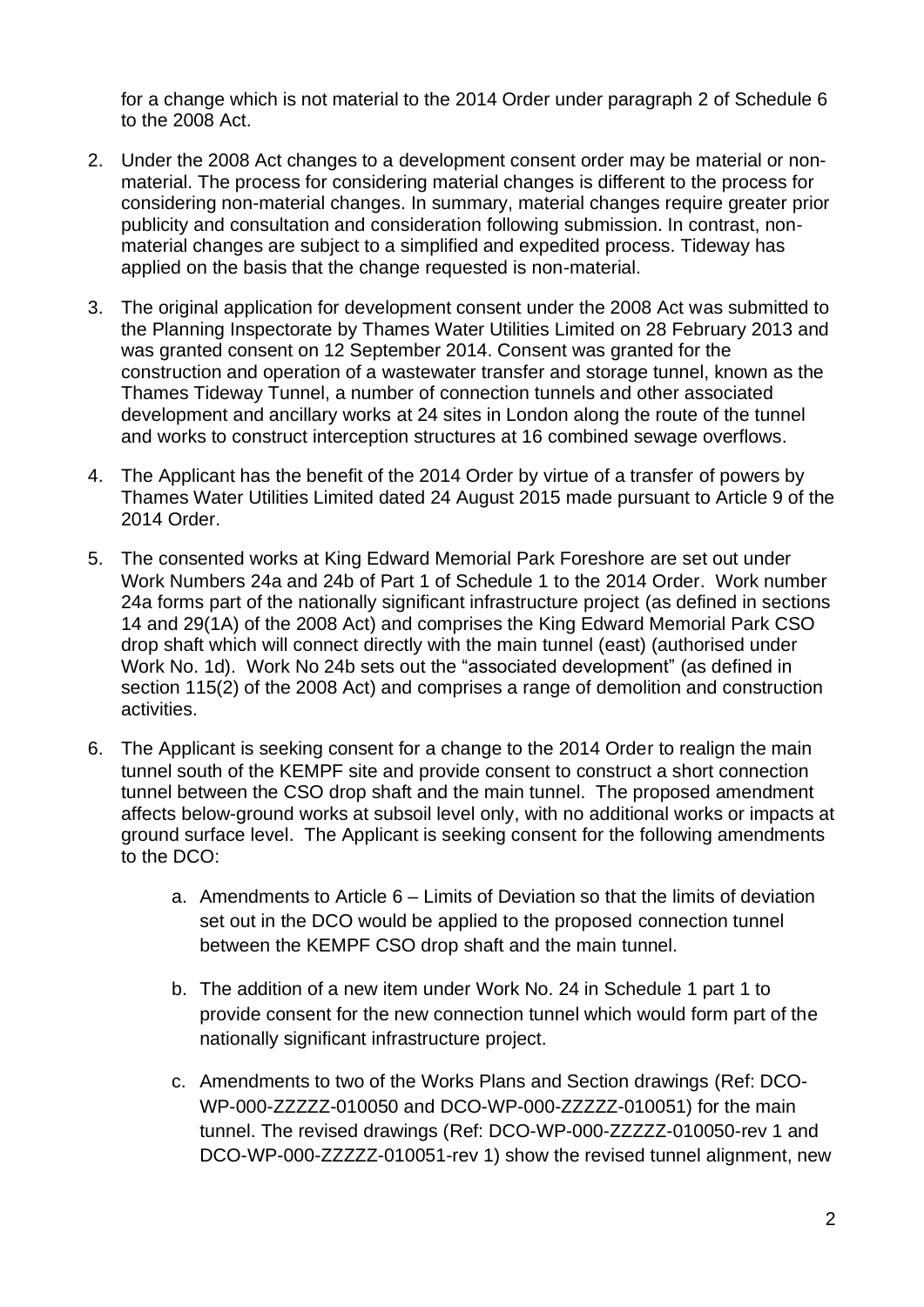connection tunnel and associated limits of deviation (LOD) and Order limits and related revision to the plan references in the DCO.

- d. Amendments to the Land Plan (Ref: DCO-LP-000-ZZZZZ-030040-rev 2) for the specified section of the tunnel. The revised Plan (Ref: DCO-LP-000- ZZZZZ-030040-rev 4) shows the revised limits of deviation (LOD) for the main tunnel and the additional plots to be included within the Order limits and related revision to the plan reference in the DCO.
- e. Amendments to the Book of Reference Addendum No. 1 to show Thames Water interest in the additional plots within the revised Order limits.
- 7. The original Application (made on 14 August 2019) included a request for compulsory purchase powers for the additional plots referred to in paragraph 6d above. However, the Applicant subsequently withdrew the compulsory purchase element of the Application by way of a letter dated 17 January 2020.
- 8. The Secretaries of State have found no reason to disagree with the Applicant's rationale for applying for the changes and are content that the Application (Ref: 2530-TDWAY-TTTUN-990-ZZ-CO-700176 as revised by ref: 2530-TDWAY-TTTUN-990-ZZ-CO-700183 of 17 January 2020) meets the requirement of regulation 4 of the 2011 Regulations.

# **Summary of the Secretaries of State's Decision**

9. The Secretaries of State are satisfied that the change requested by the Applicant is not a material one and have decided under paragraph 2(1) of Schedule 6 to the 2008 Act to make an Order amending the 2014 Order as requested in the Application. This letter is the notification of the Secretaries of State's decision in accordance with regulation 8 of the 2011 Regulations.

# **Consideration of the Materiality of the Proposed Changes**

- 10.The Secretaries of State have given consideration as to whether the Application is for a material or non-material change.
- 11.There is no statutory definition of what constitutes a 'material' or 'non-material' change for the purposes of Schedule 6 to the 2008 Act and Part 1 of the 2011 Regulations. Paragraph 2(2) of Schedule 6 to the 2008 Act requires the Secretaries of State, when deciding whether a proposed change is material, to have regard to the effect of the change, together with any previous changes made under that paragraph, on the development consent order (DCO) as originally made. The Applicant's updated assessments confirm that the proposed change would not result in new or materially different likely significant effects to those previously assessed.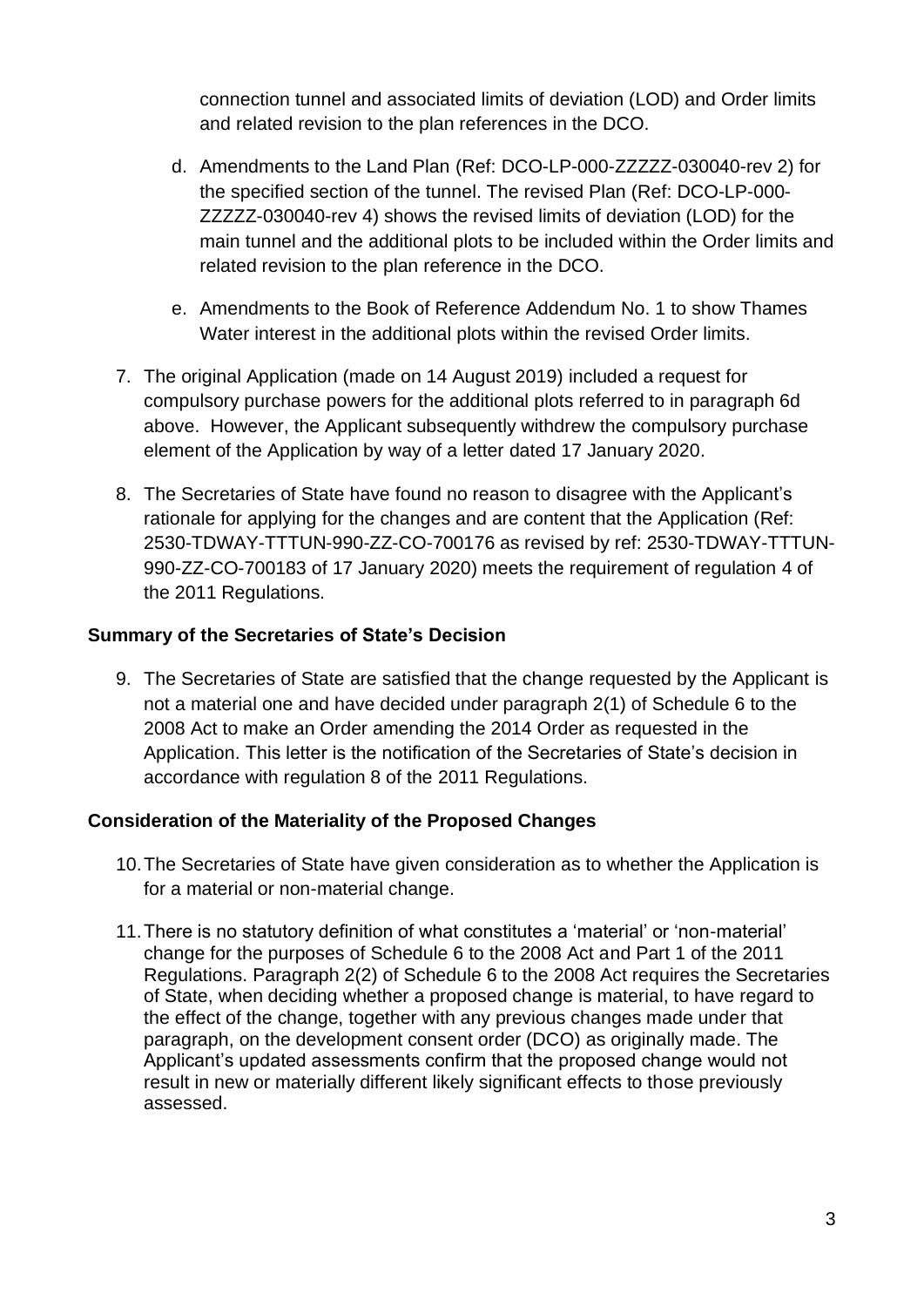- 12. The Secretaries of State have considered the materiality of the change proposed in the Application against characteristics<sup>1</sup> that indicate a change to a consent is more likely to be treated as material, as follows:
- a. *Environmental Statement – a change to a DCO requires an updated Environmental Statement to take account of new, or materially different, likely significant effects on the environment*

The Application considers the likely environmental impacts of the proposed change against the scheme assessed in the Environmental Statement which accompanied the original DCO application. The Application concludes that the amendment will not result in any new, or materially different significant effects on the environment. The Secretaries of State have considered the information provided and have no reason to disagree with the assessments and therefore conclude that no update is required to the Environmental Statement as a result of the proposed change to the 2014 Order.

b. *Habitats and Protected Species – a change to a DCO would invoke a need for a Habitats Regulations Assessment or the need for a new or additional licence in respect of European Protected Species*

The proposed change will not impact on a Natura 2000 site (i.e. a Special Area of Conservation or a Special Protection Area) nor a Ramsar site, so there is no requirement for a Habitats Regulations Assessment. The Secretaries of State note that Natural England raised no objections to the proposed change and did not advise that an Appropriate Assessment was required. The Secretaries of State also consider that there is no need for a new or additional licence in respect of any European Protected Species.

c. *Compulsory Acquisition – a change that would authorise the compulsory acquisition of any land, or an interest in or rights over land, that was not authorised through the original DCO*

The Secretaries of State note that the proposed change involves a minor extension to the approved order limits as set out in the 2014 Order and that the Applicant has acquired the additional sub-soil level land through voluntary sale from the single land interest of the Port of London Authority (PLA). The Secretaries of State note no additional compulsory acquisition powers, or powers for the acquisition of any interest in or rights over land, are being sought as part of the Application (as revised).

d. *Impact on Businesses and Residents – the potential impact of the proposed changes on local people*

The Secretaries of State also note that the proposed change does not constitute a change to the planned works and as such will not have a material effect on businesses and residents with respect to traffic and transport, air quality and odour and noise and vibration.

<sup>1</sup> The Department for Communities and Local Government's 'Planning Act 2008: Guidance on Changes to Development Consent Orders', published in December 2015 <https://www.gov.uk/government/publications/changes-to-development-consent-orders>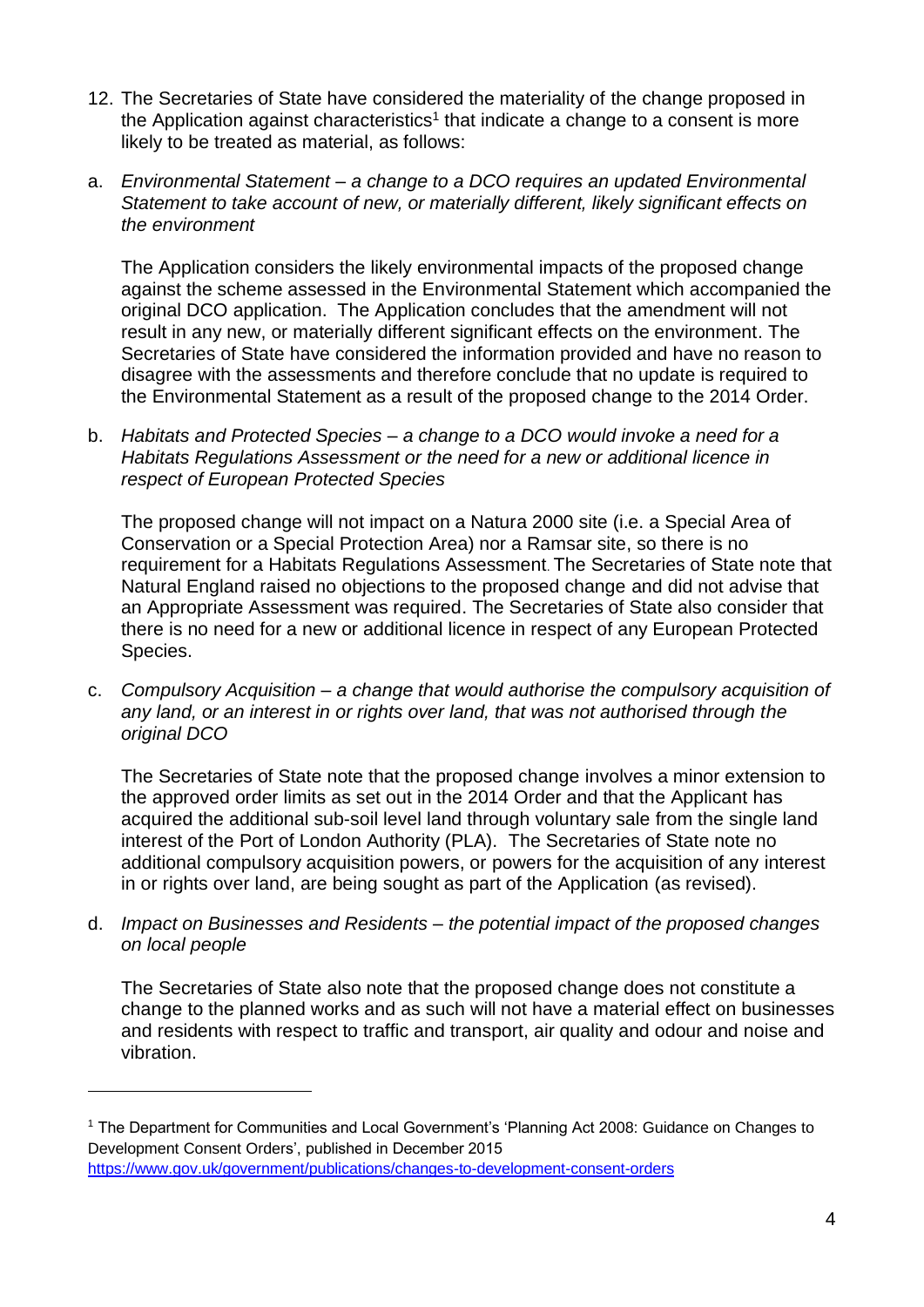- 13. Previous applications for a non-material change to the DCO were approved in 2017 (SI 2017/659) and in 2018 (SI 2018/1262). In considering the materiality of the proposed change, the Application takes into account the effect on the DCO of the previous amendments. The Application concludes that the cumulative impact of both previous sets of amendments and this one is not considered to result in any material change to the DCO as originally made. The Secretaries of State have considered the information provided and have no reason to disagree with the assessment.
- 14. Following the publicity and consultation, no representations were made disputing the Applicant's position that the proposed changes are non-material in nature. The Secretaries of State have no reason to disagree with the Applicant's assessment of materiality, and having regard to the effect of the proposed change, together with the previous changes made under that paragraph, on the 2014 Order as originally made, the Secretaries of State are satisfied that the proposed change in the Application is appropriately categorised as a non-material change (for the purposes of paragraph 2 of Schedule 6 to the 2008 Act). The Application has therefore been handled in accordance with Part 1 of the 2011 Regulations.

### **Consultation and Responses**

- 15. Following a request from the Applicant on 24 January 2019, on 29 March 2019 the Secretaries of State consented to allow, in accordance with regulation 7(3) of the 2011 Regulations, the Applicant to consult a more limited number of persons than would ordinarily need to be consulted under regulation 7(2). The reasons for that grant of consent are set out in the decision letter issued by the Secretaries of State on 29 March 2019.
- 16. In accordance with the requirements of regulation 7(1) of the 2011 Regulations specified parties were consulted about the Application by the Applicant. The consultation ran from 14 August 2019 until 20 September 2019.
- 17. Representations were received during the consultation period from Historic England, the Environment Agency, the Greater London Authority, the Port of London Authority, and the London Borough of Tower Hamlets.
- 18. In accordance with regulation 6 of the 2011 Regulations a notice of the Application was also published for two consecutive weeks in the local press, the East London Advertiser, and was made publicly available on the Planning Inspectorate's website, providing an opportunity for anyone not consulted about the Application to also submit representations to the Planning Inspectorate. No representations were received as a result of this publicity.
- 19. The Secretaries of State have carefully considered the representations received and note that none of them raise any objections to or make substantive comments on the Application.
- 20. The Secretaries of State, having carefully considered all the representations received, do not consider that any further information needs to be provided by the Applicant or that any further consultation of those already consulted or any wider consultation is necessary before determining the Application.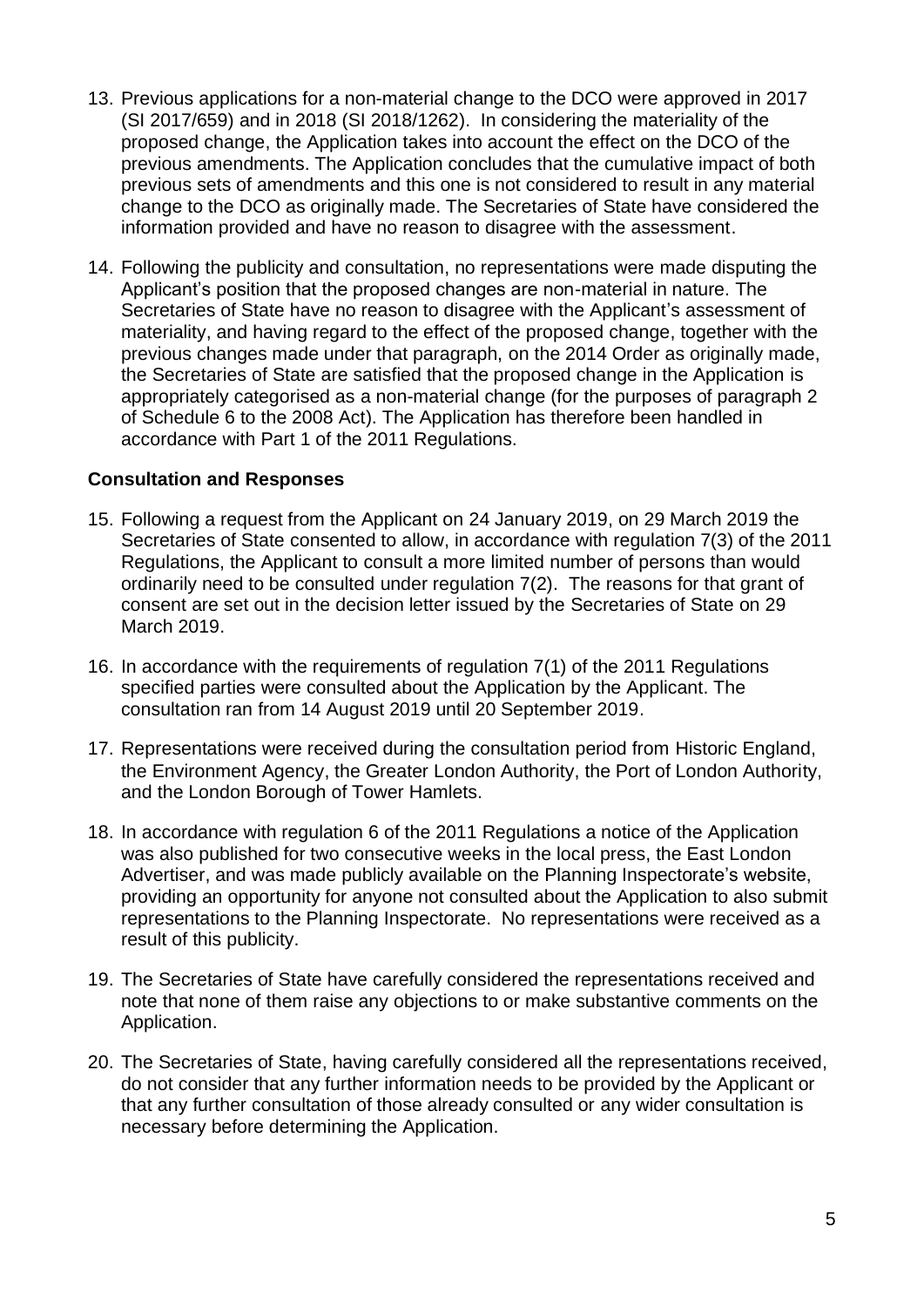## **Environmental Impact Assessment**

21. The Secretaries of State are satisfied that the information in the Application is sufficient for them to make a determination on the Application. The Secretaries of State have considered whether the Application would be likely to give rise to any new significant effects or materially different effects when compared to the effects set out in the Environmental Statement for development authorised by the 2014 Order and are content that there is no need for completion of an Environmental Impact Assessment.

### **The Secretaries of States' Conclusions and Decision**

22. For the reasons given in this letter the Secretaries of State are satisfied that the change to the 2014 Order applied for is not material when considered in the context of development authorised by the 2014 Order and, therefore, have made an Order in the form of a statutory instrument to amend the 2014 DCO. This is substantially in the form of the draft Order submitted with the application, subject to a number of minor modifications, set out below.

### **Amendments to the Order**

- 23. The following modifications have been made by the Secretaries of State to the revised draft Order suggested by the Applicant on 27 January 2020:
	- a. the pre-amble is amended to reflect the Secretary of State's role in the assessment of materiality, with regard to the effect of the proposed changes when taken together with the previous changes made to the 2014 Order;
	- b. the pre-amble is amended to recite the correct enabling power for the making of the Order;
	- c. the Secretaries of State have also decided to make various minor drafting changes which do not materially alter the effect of the Order, including changes to conform with current practice for Statutory Instruments, changes in the interests of clarity and consistency (e.g. in relation to footnotes), and changes to ensure that the Order has the intended effect.

#### **Challenge to Decision**

24. The circumstances in which the Secretaries of State's decision may be challenged are set out in the note attached as an Annex to this letter.

#### **Publicity for Decision**

25. The Secretaries of State's decision on this Application is being notified as required by regulation 8 of the 2011 Regulations.

*Richard Watson* 

*Mary Jeavans* 

**Ministry of Housing, Communities and Local Government**

**Department for Environment, Food & Rural Affairs**